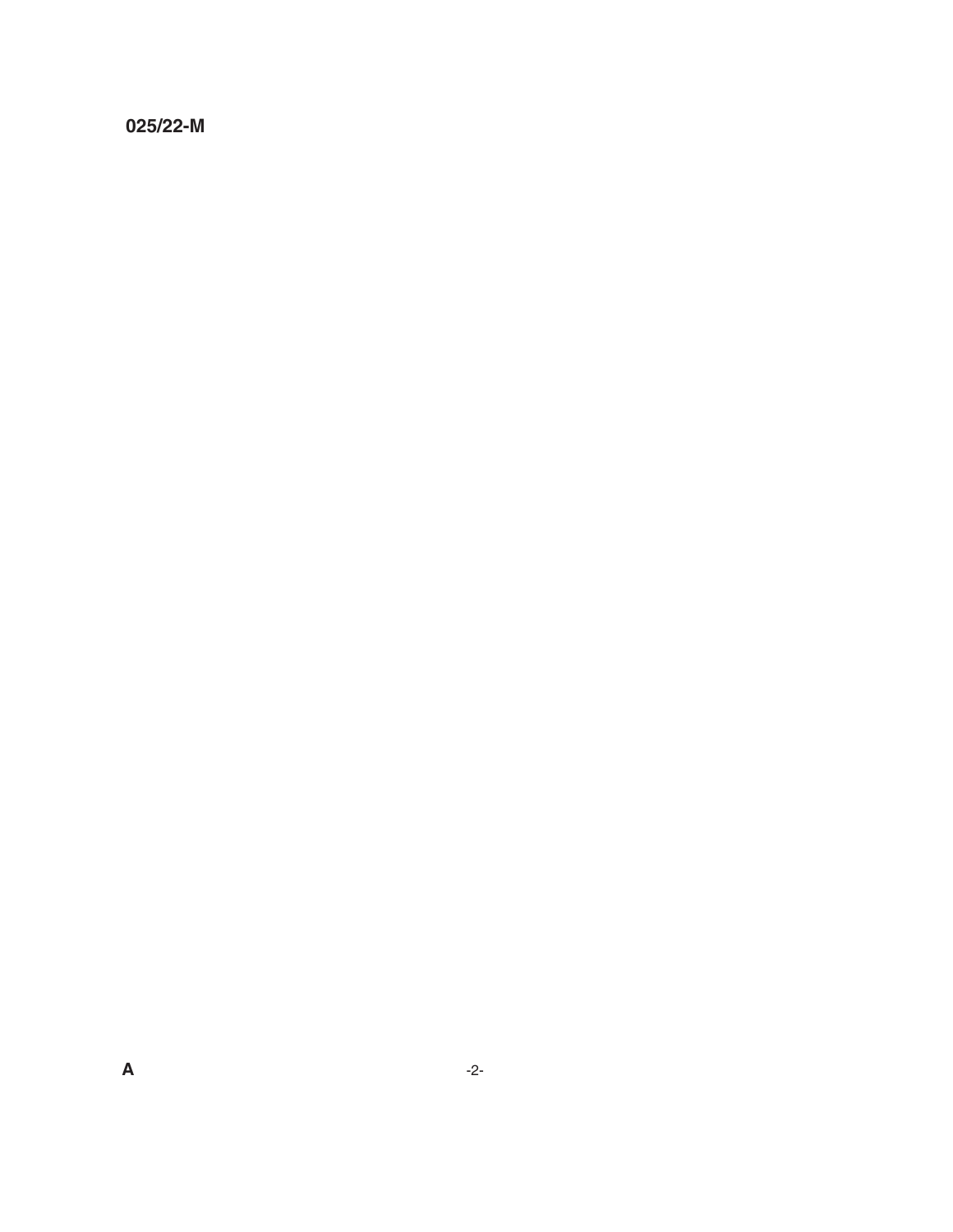- 1. താഴെ പറയുന്ന പ്രസ്താവനകളിൽ ഇന്ത്യയുടെ വിദേശ നയത്തിന്റെ പ്രധാന തത്വങ്ങളിൽപ്പെടുന്നവ ഏതെല്ലാം ?
	- i) സമാധാനപരമായ സഹവർത്തിത്വം.
	- ii) വംശീയവാദത്തോടുള്ള വിദ്വേഷം.
	- iii) വിദേശസഹായത്തിന്റെ ആവശ്യകതയിലുള്ള ഊന്നൽ.
	- A) (i) ഉം (ii) ഉം മാത്രം
- $\mathsf{B}$ ) (i) ഉം (iii) ഉം മാത്രം
- D) മേൽപ്പറഞ്ഞവയെല്ലാം (i, ii, iii) C) (ii) ഉം (iii) ഉം മാത്രം
- 2. 1921-ൽ ഒറ്റപ്പാലത്തുവച്ച് നടന്ന ഒന്നാം കേരളസംസ്ഥാന രാഷ്ട്രീയ സമ്മേളന ത്തിന്റെ അദ്ധ്യക്ഷൻ ആരാണ് ?
	- A) ടി. പ്രകാശം
- B) കെ. പി. കേശവമേനോൻ
- D) ജവഹർലാൽ നെഹ്റു  $\mathsf{C}$ ) ആനിബസന്റ്
- 3. താഴെ നൽകിയിരിക്കുന്നവരിൽ നിവർത്തന പ്രസ്ഥാനവുമായി ബന്ധപ്പെട്ടവർ ആരെല്ലാം ?
	- i) എൻ. വി. ജോസഫ്
	- iii) ടി. കെ. മാധവൻ
	- A) (i) ഉം (ii) ഉം മാത്രം
	- $C)$  (i) ഉം (iv) ഉം മാത്രം
- ii) സി. കേശവൻ
- iv) ടി. എം. വർഗ്ഗീസ്
- B) (i)  $\Omega$  (ii)  $\Omega$  (iv)  $\Omega$  (iv)
- $D)$  (i) ඉං (ii) ඉං (iii) ඉං
- 4. താഴെ പറയുന്നവയിൽ ഏതാണ് പണ്ഡിറ്റ് കറുപ്പനെ സംബന്ധിച്ച ശരിയായ പ്രസ്താവന.
	- i) കൊച്ചിൻ ലെജിസ്റ്റേറ്റീവ് കൗൺസിൽ അംഗമായിരുന്നു.
	- ii) വൈക്കം സത്യാഗ്രഹത്തിൽ പങ്കെടുത്തു.
	- iii) 'പുലയർ' എന്ന കവിത എഴുതി.
	- A) (i) ഉം (ii) ഉം മാത്രം  $B)$  (ii) ഉം (iii) ഉം മാത്രം
	- $D)$  (i) മാത്രം C) (i) ഉം (iii) ഉം മാത്രം

5. ഇന്ത്യൻ അസോസിയേഷന്റെ സ്ഥാപകൻ ആരാണ് ?

- A) സുരേന്ദ്രനാഥ ബാനർജി B) കെ. ടി. തെലാങ്
- C) എം. വീരരാഘവാചാരിയർ D) ഫിറോസ്ഷാ മേത്ത
- 6. ഷാങ്ഹായ് സഹകരണ സംഘടനയിൽ ഉൾപ്പെടാത്ത രാജ്യമേത് ?
	- $B)$  ശ്രീലങ്ക C) പാകിസ്ഥാൻ A) ഇന്ത്യ D) ചൈന
- 7. ആൻഡമാൻ ദീപസമൂഹത്തെയും നിക്കോബർ ദീപസമൂഹത്തെയും തമ്മിൽ വേർതിരിക്കുന്ന സമുദ്ര ഭാഗം.
	- A) പാക് കടലിടുക്ക് C) ഇംഗ്ലീഷ് ചാനൽ
- B) ടെൻ ഡിഗ്രി ചാനൽ
- D) ഇലവൻത് ഡിഗ്രി ചാനൽ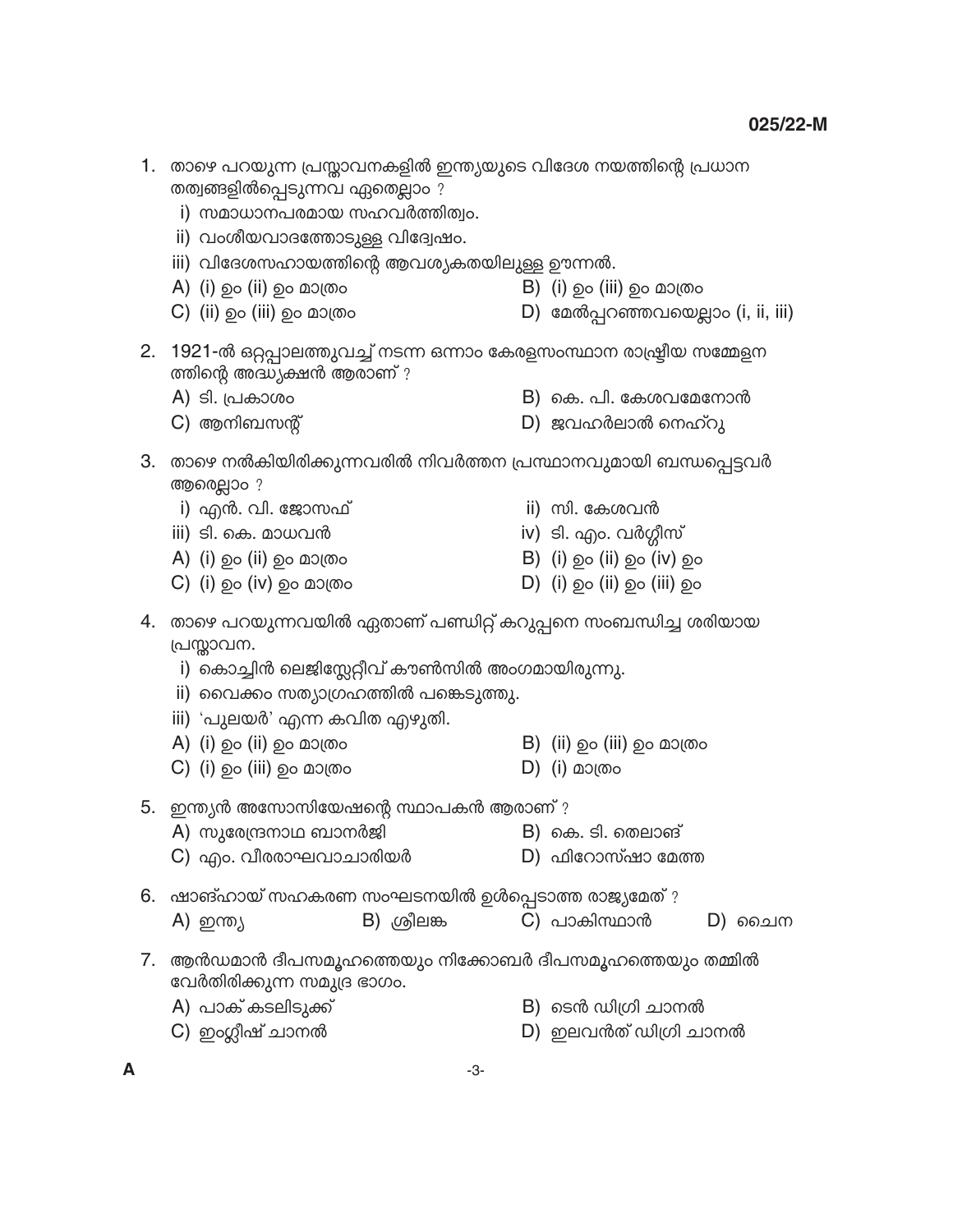- 8. ഇന്ത്യയുടെ രണ്ടാമത്തെ ഉയരം കൂടിയ കൊടുമുടി ഗോഡ്വിൻ ആസ്റ്റിൻ സ്ഥിതി ചെയ്യുന്ന പർവ്വതനിര.
	- A) ഹിമാലയം  $B)$  പശ്ചിമഘട്ടം
	- C) ഹിന്ദുകുഷ്  $D)$  കാരക്കോറം
- 9. 2011- ലെ സെൻസസ് പ്രകാരം ജനസാന്ദ്രതയിൽ ഒന്നാമത് നിൽക്കുന്ന സംസ്ഥാനം.
	- B) ബീഹാർ A) കേരളം
	- C) ഉത്തർപ്രദേശ്  $D)$  പശ്ചിമബംഗാൾ
- 10. ഭൂമിയുടെ അന്തർഭാഗത്തെ പാളികളിൽ ഏതാണ് "നിഫെ" എന്ന് അറിയപ്പെടുന്നത് ?
	- A) ആന്തര അകകാമ്പ് B) ഭൂവൽക്കം
	- $C$ ) ബഹിരാവരണം D) ബാഹൃഅകകാമ്പ്
- 11. ആഗ്നേയശിലക്ക് ഉദാഹരണം.
	- A) മാർബിൾ B) ഷെയ്ൽ C) ബസാൾട്ട് D) ലിഗ്നൈറ്റ്
- 12. ഇന്ത്യയുടെ അക്ഷാംശീയ വ്യാപ്തി.
	- A)  $8^{\circ}4'N$  to  $35^{\circ}7'N$
	- C) 50°8'E to 80°24'E
- B) 68°7'E to 97°25'E
- D)  $8^{\circ}4'N$  to  $37^{\circ}6'N$
- 13. രാഴെപ്പറയുന്ന വിവിധ ധനകാര്യസ്ഥാപനങ്ങൾ, അവയുടെ ആസ്ഥാനങ്ങൾ എന്നി വയുടെ പട്ടികയിൽ നിന്നും യോജിക്കാത്തത് കണ്ടെത്തുക.
	- A) ലോകബാങ്ക് വാഷിംഗ്ടൺ DC
	- B) ഏഷ്യൻ വികസന ബാങ്ക് ബെയ്ജിംഗ്
	- C) ഭാരതീയ റിസർവ്വ് ബാങ്ക് മുബൈ
	- D) അന്താരാഷ്ട്ര നാണ്യനിധി വാഷിംഗ്ടൺ DC
- 14. ഇന്ത്യയുടെ ദേശീയവരുമാനം കണക്കാക്കുന്നതുമായി ബന്ധപ്പെട്ട ശരിയായ പ്രസ്താവനകൾ കണ്ടെത്തുക.
	- i) ഇന്ത്യയുടെ ദേശീയ വരുമാനം കണക്കാക്കുന്നതിനായി 1949-ൽ നാഷണൽ ഇൻകം കമ്മറ്റി രൂപീകരിച്ചു.
	- ii) ഇന്ത്യയിൽ ആദ്യമായി ദേശീയവരുമാനം കണക്കാക്കുന്നതിനുള്ള ശ്രമം നടത്തിയത് ദാദാഭായ് നവറോജി ആണ്.
	- iii) ദേശീയ വരുമാനം കണക്കാക്കുന്നതിനായി ഉൽപ്പന്ന രീതിയും വരുമാന രീതിയും ഉപയോഗിക്കുന്നു.
	- A) (i) & (ii)  $B)$  (i) & (iii)
	- $C)$  (ii) & (iii) D) എല്ലാം ശരിയാണ്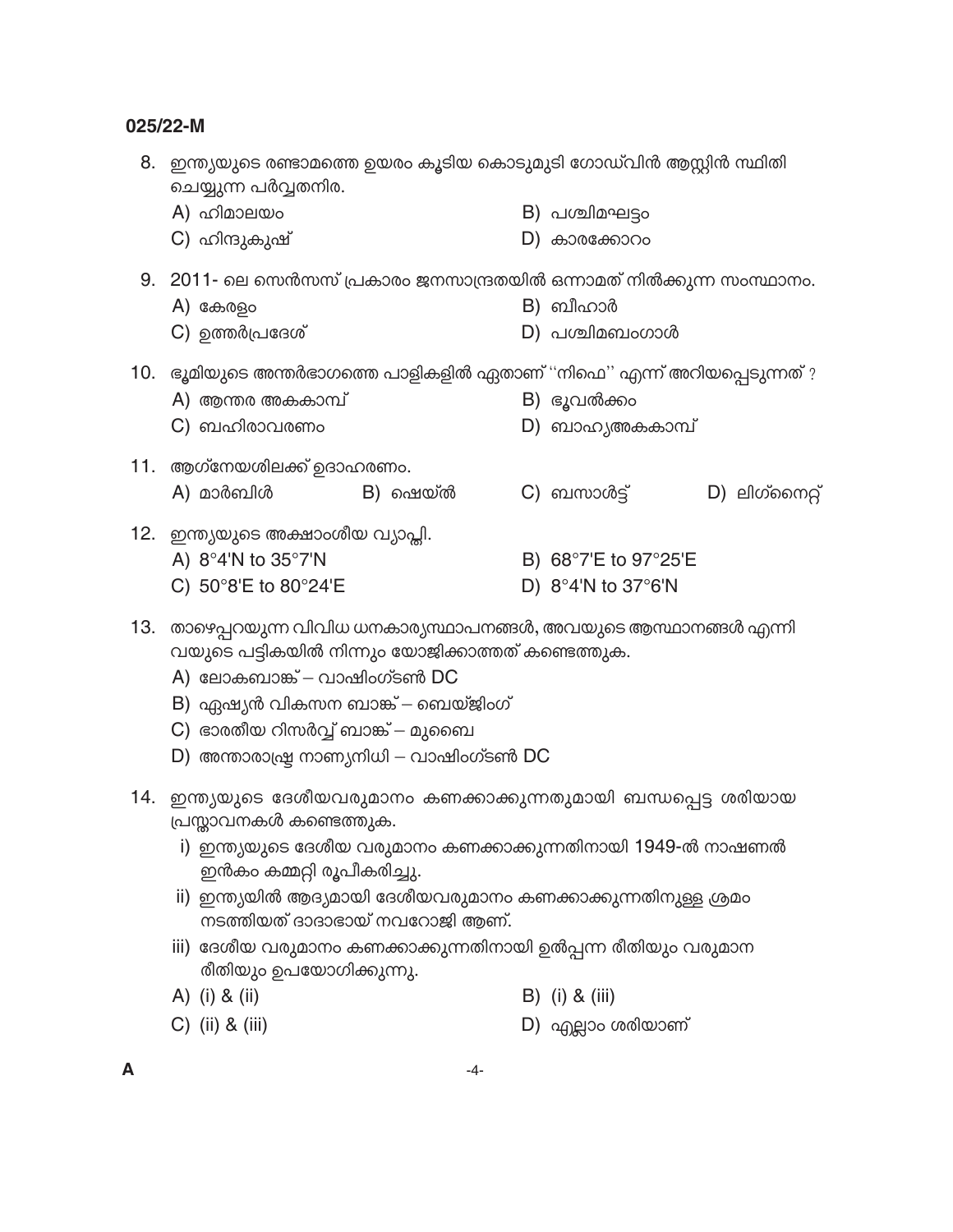- 15. ലോകവ്യാപാര സംഘടനയുമായി ബന്ധപ്പെട്ട താഴെ പറയുന്ന പ്രസ്താവനകൾ പരിശോധിച്ച് ശരിയായവ കണ്ടെത്തുക.
	- i) ലോകവ്യാപാര സംഘടന നിലവിൽ വന്നത് 1995-ൽ ആണ്.
	- ii) അന്താരാഷ്ട്ര വ്യാപാര രംഗത്ത് എല്ലാ രാജ്യങ്ങൾക്കും തുല്യ അവസരം നൽകുക എന്നത് ലോക വ്യാപാര സംഘടനയുടെ പ്രധാന ലക്ഷ്യമാണ്.
	- iii) ലോക വ്യാപാര സംഘടന ഗാട്ടിന്റെ (GATT) പിന്തുടർച്ചക്കാരനായി അറിയപ്പെടുന്നു.
	- iv) ലോക വ്യാപാര സംഘടനയുടെ ആസ്ഥാനം ന്യൂയോർക്ക് ആണ്.
	- A) (i), (ii), (iii)  $B)$  (i), (ii), (iv)
	- $C)$  (ii), (iii), (iv) D) എല്ലാം ശരിയാണ്
- 16. താഴെപ്പറയുന്നവയിൽ ശരിയല്ലാത്ത പ്രസ്താവന കണ്ടെത്തുക.
	- A) സ്വതന്ത്ര ഇന്ത്യയിൽ ആസൂത്രണ കമ്മീഷൻ രൂപീകരിക്കുന്നത് 1950-ൽ ആണ്
	- B) ഇന്ത്യയിലെ 'ആസൂത്രണത്തിന്റെ ശില്പി'യായി അറിയപ്പെടുന്നത് P.C. മഹലനോബിസ് ആണ്
	- C) ആസൂത്രണ കമ്മീഷന്റെ ആദ്യത്തെ ഉപാധ്യക്ഷനാണ് ഗുൽസാരിലാൽനന്ദ
	- D) ഒന്നാം പഞ്ചവത്സരപദ്ധതിയുടെ കരട് തയ്യാറാക്കിയത് P.C. മഹലനോബിസ് അണ്
- 17. താഴെ പറയുന്നവയിൽ ഇന്ത്യയിലെ ഹരിത വിപ്ലവത്തിന്റെ രണ്ടാം ഘട്ടത്തിന്റെ കാലയളവ് ഏത് ?
	- A) 1960 കളുടെ മധ്യം മുതൽ 1970 കളുടെ മധ്യം വരെ
	- B) 1970 കളുടെ മധ്യം മുതൽ 1980 കളുടെ മധ്യം വരെ
	- C) 1950 കളുടെ മധ്യം മുതൽ 1960 കളുടെ മധ്യംവരെ
	- D) ഇവയൊന്നുമല്ല
- 18. ഭാരതീയ റിസർവ്വ് ബാങ്കിന്റെ നൂതന സംരംഭമായ ഡിജിറ്റൽ പേയ്മെന്റ് സൂചിക യുമായി ബന്ധപ്പെട്ട ശരിയായ പ്രസ്താവനകൾ കണ്ടെത്തുക.
	- i) 2021 ജനുവരി 1-ന് റിസർവ്വ് ബാങ്ക് തുടക്കമിട്ട പദ്ധതിയാണ്.
	- ii) ഈ സൂചികയുടെ അടിസ്ഥാന കാലയളവ് 2020 മാർച്ചാണ്.
	- iii) പണരഹിത ഇടപാടുകളുടെ വളർച്ച അളക്കുന്നതിനുള്ള സൂചികയാണ് ഡിജിറ്റൽ പേയ്മെന്റ് സൂചിക.
	- A) (i) ഉം (ii) ഉം ശരിയാണ്

B) (ii) ഉം (iii) ഉം ശരിയാണ്

C) (i) ഉം (iii) ഉം ശരിയാണ്

D) എല്ലാം ശരിയാണ്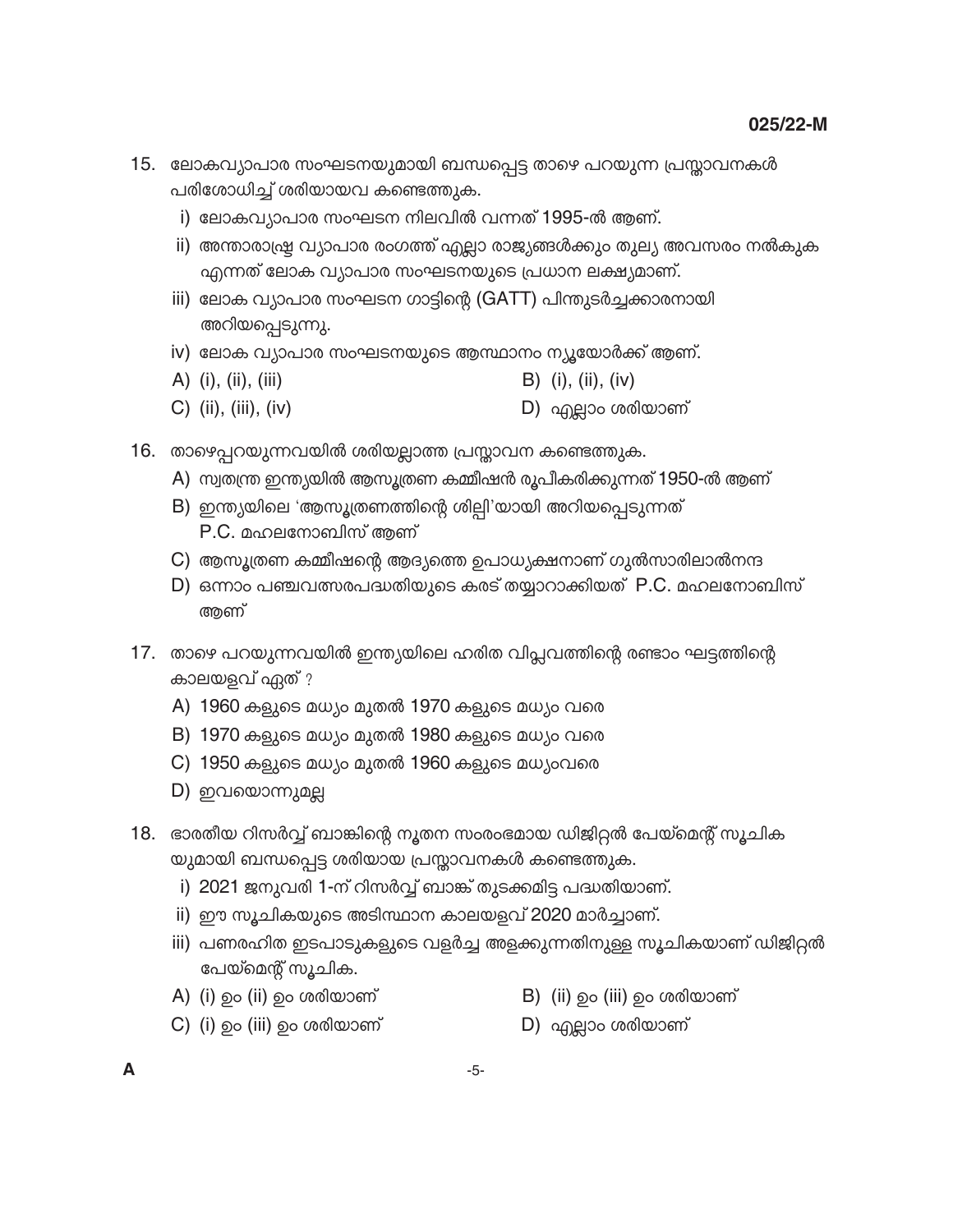- 19. നിലവിൽ ഭരിക്കുന്ന രാഷ്ട്രീയ പാർട്ടി അടുത്ത തെരഞ്ഞെടുപ്പിൽ തങ്ങൾക്ക് ഗുണപ്രദമാകുന്ന തരത്തിൽ നിയോജക മണ്ഡലങ്ങൾ പുനർനിർണ്ണയം ചെയ്യുന്ന തിനെ അറിയപ്പെടുന്ന പേര് ?
	- A) ഇനിഷിയേറ്റീവ് (Initiative)
	- B) ജെറിമാൻഡറിംഗ് (Gerrymandering)
	- C) റെഫറൻഡം (Referendum)
	- D) റീ-കോൾ (Re-call)
- 20. ഇന്ത്യൻ ഭരണഘടനയിൽ പട്ടികജാതി-പട്ടികവർഗ്ഗങ്ങളെക്കുറിച്ച് പ്രതിപാദിക്കുന്ന അനുഛേദം ഏതാണ് ?
	- A) 320 മുതൽ 329 വരെ

B) 343 മുതൽ 350 വരെ

C) 360 മുതൽ 368 വരെ

- D) 330 മുതൽ 342 വരെ
- 21. ഇന്ത്യയിൽ നിയോജക മണ്ഡലങ്ങളുടെ സംവരണം സംബന്ധിച്ച് തീരുമാനം എടുക്കുന്നത് ആരാണ് ?
	- A) അതിർത്തി നിർണ്ണയ കമ്മീഷൻ
	- $\mathsf{C}$ ) ഇന്ത്യൻ പാർലമെന്റ്
- B) തെരഞ്ഞെടുപ്പു കമ്മീഷൻ
- $D)$  സംസ്ഥാന നിയമസഭകൾ
- 22. തദ്ദേശീയ ഗവൺമെന്റ് സമിതികൾക്ക് ഭരണഘടനാപരമായ അംഗീകാരം നൽകണമെന്ന് ശുപാർശ ചെയ്യ കമ്മറ്റി.
	- A) കാകാ കാലേക്കർ കമ്മീഷൻ
	- C) പി. കെ. തുംഗൻ കമ്മീഷൻ
- B) സർക്കാരിയാ കമ്മീഷൻ
- D) ബെൽവന്ത്റായ് മേഹ്ത്ത കമ്മീഷൻ
- ങ്ങളേയും വിശേഷിപ്പിച്ചത്
	- A) H. R. ഖന്ന (H. R. Khanna)
	- B) ജോൺ ഓസ്റ്റിൻ (John Austin)
	- C) ഓസ്റ്റിൻ വാരിയർ (Austin Warrier)
	- D) ഗ്രാൻവില്ലെ ഓസ്റ്റിൻ (Granville Austin)
- 24. ലോകസഭയുടെ പുതിയ സെക്രട്ടറി ജനറൽ താഴെപറയുന്നവരിൽ ആരാണ് ?
	- A) സ്റ്റേഹലത ശ്രീവാസ്തവ (Snehalatha Shrivastava)
	- B) ഉത്പൽകുമാർ സിംങ് (Utpal Kumar Singh)
	- C) സുദർശൻ അഗർവാൾ (Sudarsan Agarwal)
	- D) ഓം ബിർല (Om Birla)
- 25. ഇന്ത്യൻ ഭരണഘടനാ നിർമ്മാണസഭയെ ആദ്യമായി അഭിസംബോധന ചെയ്ത വ്യക്തി.
	- A) ജെ.ബി. കൃപലാനി

B) ഡോ. രാജേന്ദ്രപ്രസാദ്

 $C$ ) ജവഹർലാൽ നെഹ്റു

 $D)$  സച്ചിദാനന്ദ സിൻഹ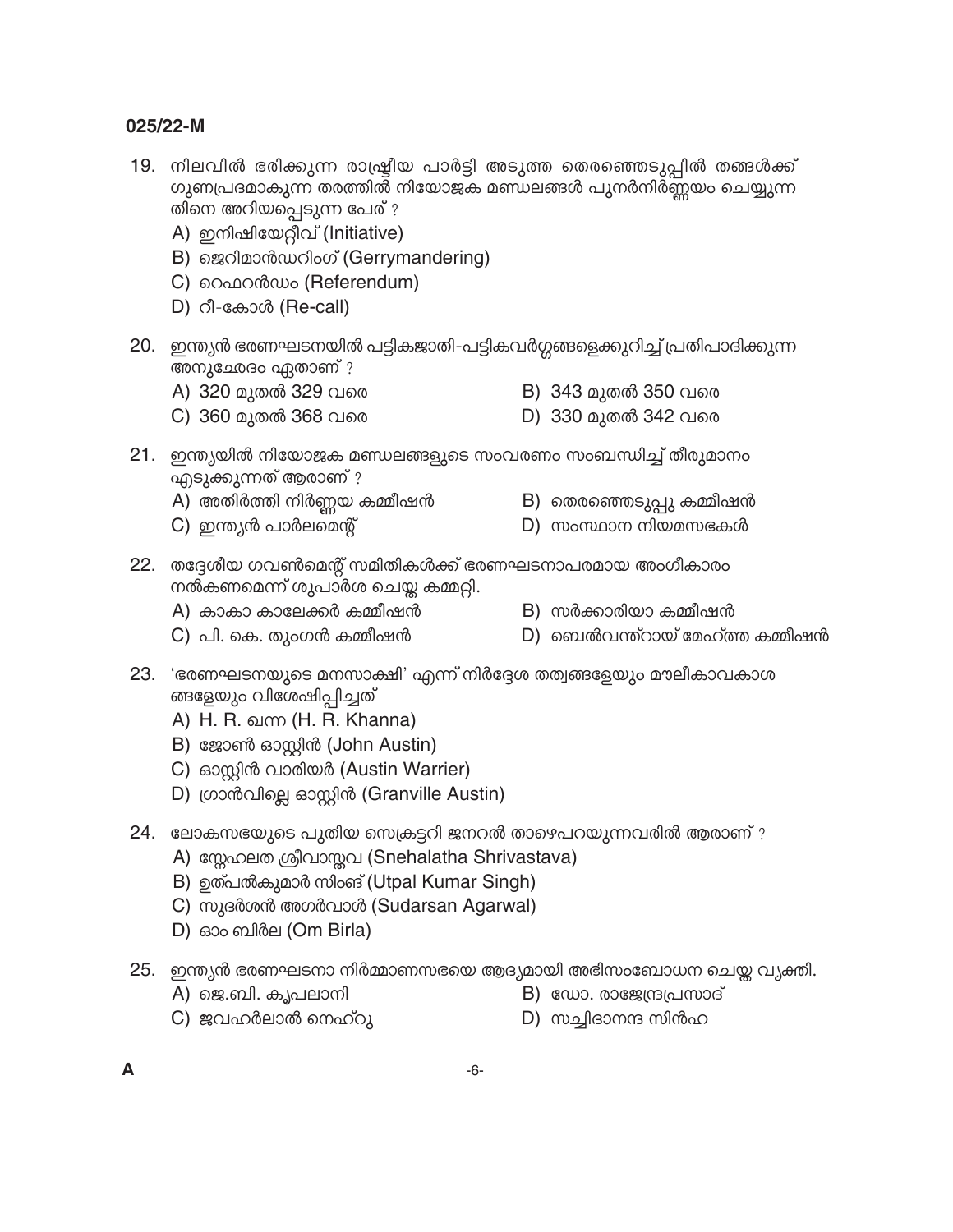| 26. | ഒരു വ്യക്തി അയാൾക്ക് അർഹതയില്ലാത്ത ഉദ്യോഗം വഹിക്കുന്നതിനെ തടയുന്നതി<br>നുള്ള റിട്ട്.<br>A) ഹേബിയസ് കോർപസ് (Habeas Corpus)<br>B) മൻഡമസ് (Mandamus)<br>C) ക്യോ-വാറന്റോ (Quo-Warranto)<br>D) പ്രൊഹിബിഷൻ (Prohibition)                       |                                                                    |           |                                               |  |                  |  |
|-----|------------------------------------------------------------------------------------------------------------------------------------------------------------------------------------------------------------------------------------------|--------------------------------------------------------------------|-----------|-----------------------------------------------|--|------------------|--|
| 27. | 44-ാം ഭരണഘടനാ ഭേദഗതി നടപ്പിലാക്കുമ്പോൾ ഇന്ത്യയുടെ രാഷ്ട്രപതി<br>ആരായിരുന്നു ?                                                                                                                                                            |                                                                    |           |                                               |  |                  |  |
|     | A) വി. വി. ഗിരി<br>C) ഫക്രുദ്ദീൻ അലി അഹമ്മദ്                                                                                                                                                                                             |                                                                    |           | B) നീലം സഞ്ജീവ റെഡ്ഡി<br>D) ആർ. വെങ്കിട്ടരാമൻ |  |                  |  |
|     | 28. കേരളത്തിൽ നെൽവയൽ സംരക്ഷണനിയമം നിലവിൽ വന്നത്.                                                                                                                                                                                         |                                                                    |           |                                               |  |                  |  |
|     | A) 2008 Aug. 11                                                                                                                                                                                                                          |                                                                    |           | B) 2008 Sept. 10                              |  |                  |  |
|     | C) 2009 Aug. 11                                                                                                                                                                                                                          |                                                                    |           | D) 2009 Sept. 11                              |  |                  |  |
| 29. | കേരളത്തിൽ കാൻസർ ചികിത്സ സൗജന്യമാക്കിയ പദ്ധതി.                                                                                                                                                                                            |                                                                    |           |                                               |  |                  |  |
|     | $B)$ ആർദ്രം<br>A) കാരുണ്യം                                                                                                                                                                                                               |                                                                    | C) സുകൃതം |                                               |  | D) സ്റ്റേഹക്കൂട് |  |
| 30. | കേരള അഡ്മിനിസ്പ്രേറ്റീവ് സർവ്വീസ് രൂപീകരിക്കാൻ ഇടയാക്കിയ നിയമം.<br>A) കേരള സർവ്വീസ് റൂൾസ്<br>B) പബ്ലിക് സർവ്വീസ് ആക്ട് 1963<br>$C$ ) കേരള സബോർഡിനേറ്റ് സർവ്വീസ് റൂൾസ്<br>D) കേരള പബ്ലിക് സർവ്വീസ് ആക്ട് (1968)                           |                                                                    |           |                                               |  |                  |  |
|     | 31. ഭരണഘടനയിൽ ഭരണട്രൈബ്യൂണലിനെപ്പറ്റി                                                                                                                                                                                                    |                                                                    |           |                                               |  |                  |  |
|     | A) അനുഛേദം 323 (A)                                                                                                                                                                                                                       |                                                                    |           | B) അനുഛേദം 326                                |  |                  |  |
|     | C) അനുഛേദം 325                                                                                                                                                                                                                           |                                                                    |           | D) അനുഛേദം 322                                |  |                  |  |
| 32. | ആരോഗ്യവാനായ ഒരു വ്യക്തിയുടെ ശ്വാസകോശത്തിലെ വായുവിനിമയവുമായി<br>ബന്ധപ്പെട്ട് തന്നിരിക്കുന്ന അളവുകളിൽ ശരിയായവ തിരഞ്ഞെടുക്കുക.<br>i) ശ്വസന വ്യാപ്തം<br>ii) ഉഛ്വാസ സംഭരണ വ്യാപ്തം  :<br>iii) നിശ്വാസ സംഭരണ വ്യാപ്തം  :<br>iv) ശിഷ്ട വ്യാപ്തം | $1100 - 1200$ mL<br>$2500 - 3000$ mL<br>$1000 - 1100$ mL<br>500 mL |           |                                               |  |                  |  |
|     | A) (i) ഉം (ii) ഉം മാത്രം<br>C) (iii) ഉം (iv) ഉം മാത്രം                                                                                                                                                                                   |                                                                    |           | $\mathsf B$ ) (ii) ഉം (iii) ഉം മാത്രം         |  |                  |  |
|     |                                                                                                                                                                                                                                          |                                                                    |           | D) (i), (ii), (iv) ഇവയെല്ലാം                  |  |                  |  |

 $\boldsymbol{\mathsf{A}}$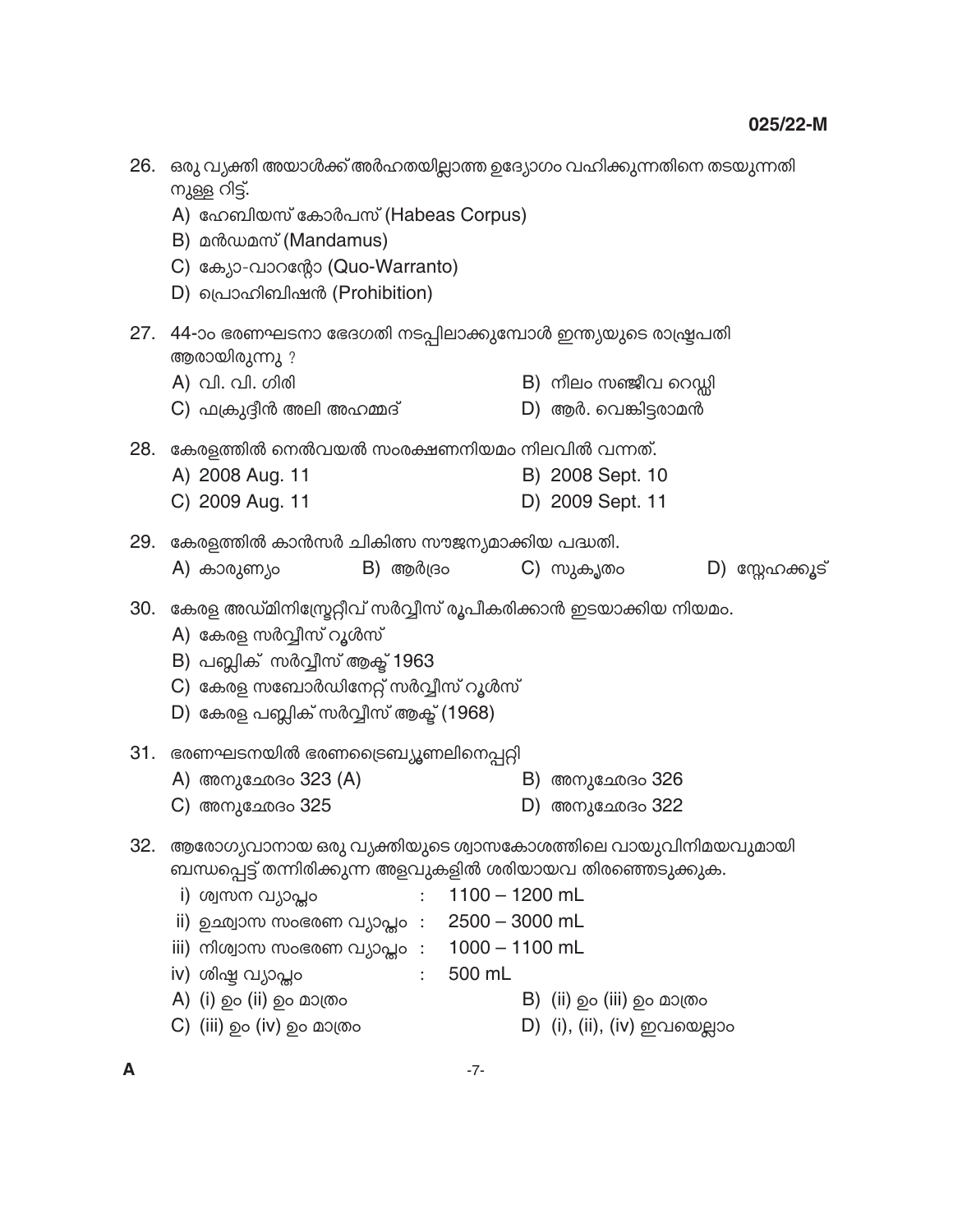- 33. "ഹൈഡ്രാർക്ക്" എന്ന പാരിസ്ഥിതിക അനുക്രമത്തിലെ തന്നിരിക്കുന്ന വിവിധ ഘട്ടങ്ങളുടെ ശരിയായ ക്രമം കണ്ടെത്തുക.
	- a) സസ്യ പ്ലവക ഘട്ടം
	- b) പുല്ലുകൾ നിറഞ്ഞ ചതുപ്പ് ഘട്ടം
	- c) മുങ്ങികിടക്കുന്ന സസ്യങ്ങളുടെ ഘട്ടം
	- d) കുറ്റിച്ചെടികൾ ഉൾപ്പെട്ട ഘട്ടം
	- e) മുങ്ങികിടക്കുന്നതും ഒഴുകി നടക്കുന്നതുമായ സസ്യങ്ങളുടെ ഘട്ടം
	- A)  $a \rightarrow d \rightarrow e \rightarrow b \rightarrow c$ B)  $c \rightarrow e \rightarrow a \rightarrow b \rightarrow d$
	- C)  $a \rightarrow c \rightarrow e \rightarrow b \rightarrow d$ D)  $e \rightarrow b \rightarrow d \rightarrow c \rightarrow a$
- 34. തന്നിരിക്കുന്ന പ്രസ്താവനകളിൽ 'കരിമ്പുഴ' വന്യജീവി സങ്കേതവുമായി ബന്ധപ്പെട്ട് ശരിയായവ കണ്ടെത്തുക.
	- i) മലപ്പുറം ജില്ലയിൽ സ്ഥിതി ചെയ്യുന്നു.
	- ii) കേരളത്തിലെ പതിനെട്ടാമത് വന്യജീവി സങ്കേതം.
	- iii) 2019 ജൂലൈ 6-ാം തീയ്യതി വന്യജീവി സങ്കേതമായി പ്രഖ്യാപിക്കപ്പെട്ടു.
	- A) (i) ഉം (ii) ഉം മാത്രം

 $B)$  (ii) ഉം (iii) ഉം മാത്രം

 $C)$  (iii) മാത്രം

- $D)$  (i), (ii), (iii) ഇവയെല്ലാം
- 35. തന്നിരിക്കുന്ന പ്രസ്താവനകളിൽ ടൈപ്പ്-2 പ്രമേഹവുമായി ബന്ധപ്പെട്ടവ ഏതെല്ലാം ?
	- i) ജുവനൈൽ ഡയബറ്റിസ് എന്നറിയപ്പെടുന്നു.
	- ii) ജീവിത ശൈലി രോഗമായി കരുതപ്പെടുന്നു.
	- iii) ഇൻസുലിൻ ആശ്രിത പ്രമേഹം എന്നറിയപ്പെടുന്നു.
	- iv) ഇൻസുലിൻ പ്രതിരോധം കാരണമുള്ള പ്രമേഹം എന്ന് അറിയപ്പെടുന്നു.
	- A) (i) ഉം (ii) ഉം മാത്രം
	- $C)$  (ii) ഉം (iv) ഉം മാത്രം
- $B)$  (i) ഉം (iii) ഉം മാത്രം
- D) (ii), (iii), (iv) ഇവയെല്ലാം
- 36. കേരളാ ആരോഗൃക്ഷേമ വകുപ്പ് വിഭാവനം ചെയ്ത് ''അമൃതം ആരോഗ്യം'' പദ്ധതിക്ക് കീഴിൽ നടപ്പാക്കുന്ന മറ്റു പദ്ധതികൾ തന്നിരിക്കുന്നവയിൽ നിന്നും തിരഞ്ഞെടുക്കുക.
	- i) നയനാമൃതം
	- iii) ആർദ്രം
	- A) (i), (ii), (iii) ഇവയെല്ലാം
	- C) (i), (ii), (iv) ഇവയെല്ലാം
- ii) പാദസ്റ്റർശം
- iv) SIRAS
- B) (ii), (iii), (iv) ഇവയെല്ലാം
- D)  $(i)$  ഉം  $(iv)$  ഉം മാത്രം
- 37. ലോകത്തിലെ ആദ്യത്തെ പ്ലാസ്മിഡ് DNA കോവിഡ് വാക്സിൻ ഏത്?
	- A) കോവിജെൻ

**B**) സൈക്കോവ് – ഡി

C) സാർസ് കോവ് – 2

D) കോർവാക്സ് – 12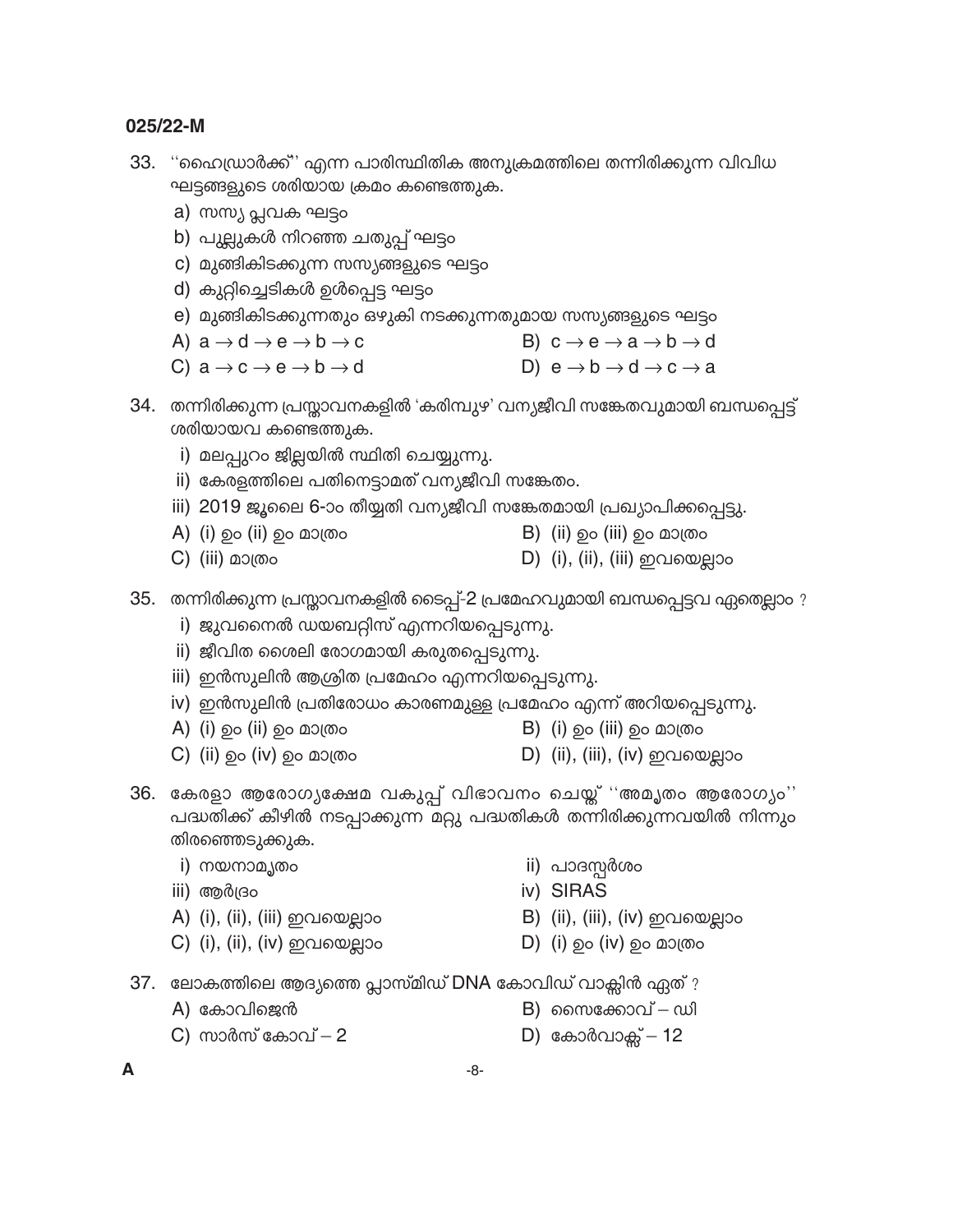|     | 38. തലയിൽ ചുമടുമായി നടന്നു നീങ്ങുന്ന ഒരാൾ ചെയ്യുന്ന പ്രവൃത്തി എന്തായിരിക്കും ?<br>A) നെഗറ്റീവ് ആയിരിക്കും<br>C) പോസിറ്റീവ് ആയിരിക്കും |            | B) പൂജ്യമായിരിക്കും<br>D) കൃത്യമായി പറയാൻ സാധിക്കില്ല |                        |
|-----|---------------------------------------------------------------------------------------------------------------------------------------|------------|-------------------------------------------------------|------------------------|
|     | 39. "ഒരു കേന്ദ്രീകൃത ദ്രവത്തിൽ പ്രയോഗിക്കുന്ന മർദ്ദം എല്ലാ ദിശയിലേക്കും ഒരേ<br>അളവിൽ വ്യാപിക്കും''. ഈ പ്രസ്താവന ഏതു നിയമം ആണ് ?       |            |                                                       |                        |
|     | A) ആർക്കമിഡീസ് നിയമം                                                                                                                  |            | B) ബെർനോളിസ് സിദ്ധാന്തം                               |                        |
|     | $C$ ) പാസ്കൽ നിയമം                                                                                                                    |            | D) ദ്രവ തുടർച്ചാ നിയമം                                |                        |
|     | 40. പ്രൊജക്കൈൽ മോഷനുദാഹരണം താഴെപ്പറയുന്നവയിൽ ഏതാണ് ?                                                                                  |            |                                                       |                        |
|     | A) ജാവലിന്റെ സഞ്ചാരം                                                                                                                  |            | <b>B</b> ) റോക്കറ്റിന്റെ സഞ്ചാരം                      |                        |
|     | $C$ ) മിസൈലിന്റെ സഞ്ചാരം                                                                                                              |            | D) A യും B യും C യും ശരിയാണ്                          |                        |
| 41. | ഇന്ത്യൻ നിർമ്മിത ഉപഗ്രഹ വിക്ഷേപണ വാഹനത്തിൽ ഉൾപ്പെടാത്തത്<br>താഴെപ്പറയുന്നതിൽ ഏതാണ് ?                                                  |            |                                                       |                        |
|     | A) ജി. എസ്. എൽ. വി.                                                                                                                   |            | B) പി. എസ്. എൽ. വി.                                   |                        |
|     | C) ആർ. എൽ. വി. – റ്റി. ഡി.                                                                                                            |            | D) ഡി. എൽ. വി. – റ്റി. ബി.                            |                        |
|     | 42. താഴെക്കൊടുത്തിരിക്കുന്നവയിൽ ഭിന്നാത്മക മിശ്രിതത്തിന് ഉദാഹരണം ഏത് ?                                                                |            |                                                       |                        |
|     | A) വായു                                                                                                                               | B) പെട്രോൾ | $C)$ മണ്ണ്                                            | $\mathsf{D}$ ) സ്റ്റീൽ |

43. ചുവടെ നൽകിയിരിക്കുന്ന ഗ്രാഫ് ഏത് വാതകനിയമത്തെ പ്രതിനിധാനം ചെയ്യുന്നു ?



- A) ബോയിൽ നിയമം
- B) ചാൾസ് നിയമം
- C) ഗേലുസാക് നിയമം
- $D)$  അവഗാഡ്രോ നിയമം
- 44. കാർബണിന്റെ താപഗതിക സ്ഥിരത ഏറ്റവും കൂടുതലുള്ള രൂപാന്തരത്വം ഏത് ?
	- $A)$   $ww$  $a$ ണ്ട്
- $B)$  ഗ്രാഫൈറ്റ്
- C) ഫുള്ളറിൻ
- $D)$  ചാർക്കോൾ

 $-9-$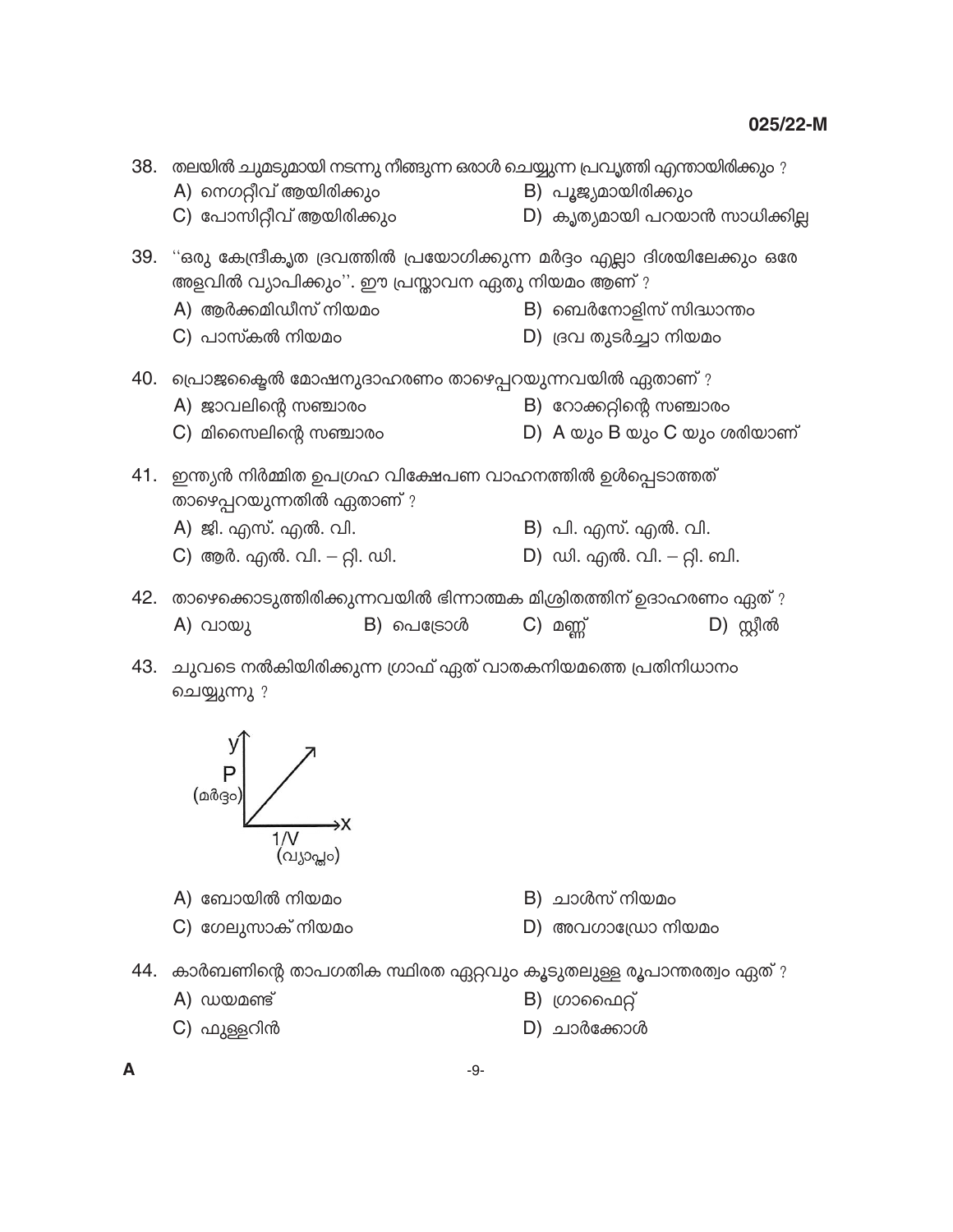- 45. ഏത് മേഖലയിലെ ഗവേഷണത്തിനാണ് 2021-ലെ കെമിസ്രി നോബൽ സമ്മാനം നൽകിയത് ?
	- A) ജീനോം എഡിറ്റിംഗ്
	- B) ലിഥിയം അയോൺ ബാറ്ററികൾ
	- C) ക്രയോ-ഇലക്ട്രോൺ മൈക്രോസ്കോപ്പി
	- D) അസിമട്രിക് ഓർഗാനോ കറ്റാലിസിസ്
- 46. താഴെ കൊടുത്തിരിക്കുന്നവയിൽ ചന്തുമേനോന്റെ നോവലുകൾ ഏവ ?
	- i) കുന്ദലത ii) ഇന്ദുലേഖ
- iii) മീനാക്ഷി
	- $(vi)$  coping B) രണ്ടും മൂന്നും മാത്രം

A) ഒന്നും മൂന്നും മാത്രം  $C)$  ഒന്നും നാലും മാത്രം

 $D)$  രണ്ടും നാലും മാത്രം

B) ഒന്നും രണ്ടും മൂന്നും മാത്രം

- 47. ചുവടെ കൊടുത്തിരിക്കുന്ന പ്രസ്താവനകളിൽ നിന്ന് മാണിമാധവ ചാക്യാർക്ക് അനുയോജ്യമായവ മാത്രം കണ്ടെത്തുക.
	- i) 'കഥകളിക്ക് കണ്ണുകൾ നല്ലിയ കലാകാരൻ' എന്ന് അറിയപ്പെടുന്നു.
	- ii) കൂടിയാട്ടത്തെക്കുറിച്ച് 'നാട്യകല്പദ്രുമം' എന്ന ഗ്രന്ഥം രചിച്ചു.
	- iii) 1974-ൽ പത്മശ്രീ പുരസ്കാരം ലഭിച്ചു.
	- iv) 'ഛത്രവും ചാമരവും' എന്ന നിരൂപണ ഗ്രന്ഥം രചിച്ചു.
	- A) രണ്ടും മൂന്നും നാലും മാത്രം
	- C) ഒന്നും മൂന്നും നാലും മാത്രം D) ഒന്നും രണ്ടും നാലും മാത്രം
- 48. തുടർച്ചയായി രണ്ട് ഒളിംമ്പിക്സുകളിൽ വ്യക്തിഗത മെഡൽ നേടുന്ന ആദ്യ വനിതാതാരം ?
	- A) മീരാ ഭായ് ചാനു B) പി. വി. സിന്ധു
	- $C$ ) ലവ്ലിന ബോർഗോഹെയൻ D) ഇവരാരുമല്ല
- 49. ക്ഷേത്രപ്രവേശന വിളംബരം പുറപ്പെടുവിച്ച മഹാരാജാവ് ആര്?
	- A) ശ്രീമൂലം തിരുനാൾ രാമവർമ്മ
	- B) വിശാഖം തിരുനാൾ രാമവർമ്മ
	- $C$ ) ഉത്രം തിരുനാൾ മാർത്താണ്ഡവർമ്മ
	- D) ശ്രീ ചിത്തിരതിരുനാൾ ബാലരാമവർമ്മ
- 50. 2020-ലെ ജെ. സി. ദാനിയേൽ പുരസ്കാരം നേടിയ കലാകാരൻ ആര് ?
	- A) ഹരിഹരൻ B) പി. ജയചന്ദ്രൻ
	- C) എം. ജയചന്ദ്രൻ D) ശ്രീകുമാരൻ തമ്പി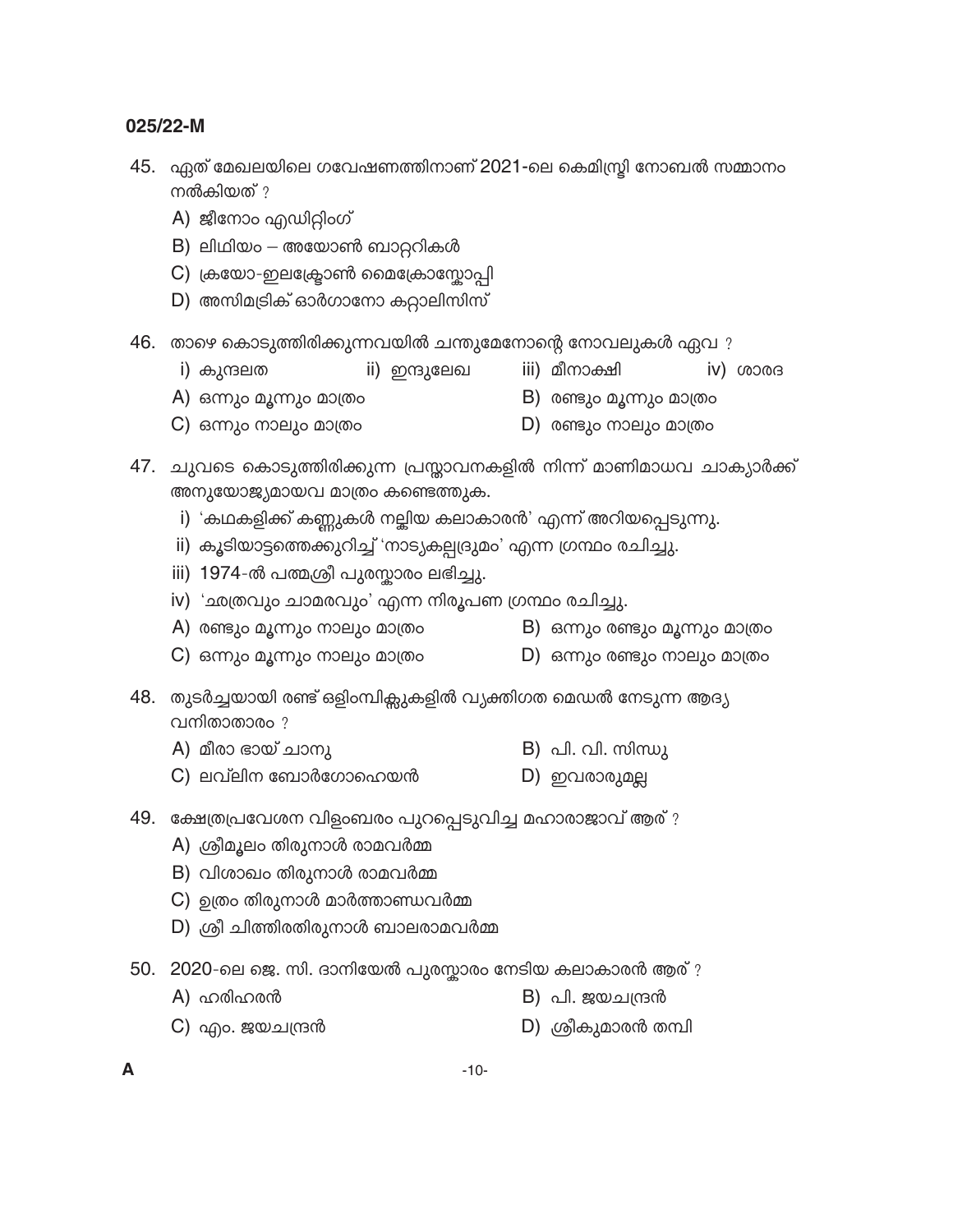|     | 51. ഒറ്റയാൻ ഏത് ?<br>61, 71, 41, 91<br>A) 61                                                               | B) 71               | $C)$ 41                                                                                         | D) 91         |
|-----|------------------------------------------------------------------------------------------------------------|---------------------|-------------------------------------------------------------------------------------------------|---------------|
|     | 52. വിട്ടുപോയ സംഖ്യ ഏത് ?<br>511, 342, 215, 63<br>A) 125                                                   | B) 124              | $C)$ 123                                                                                        | D) 127        |
|     | 53. PENTAGON = QBOQBDPK ആയാൽ RECTANGLE എന്തായിരിക്കും ?<br>A) SBDQBKHIF<br>C) SBDBQKHIF                    |                     | <b>B) SBDQCKHIF</b><br>D) SBQDBKHIF                                                             |               |
| 54. | 4.35 am ന് ക്ലോക്കിലെ മണിക്കൂർ സൂചിക്കും മിനിറ്റ് സൂചിക്കും ഇടയിലുള്ള                                      |                     |                                                                                                 |               |
|     | കോണളവ് എത്രയായിരിക്കും ?<br>A) 73°                                                                         | B) 72°              | C) $72.5^{\circ}$                                                                               | D) $74^\circ$ |
|     | 55. വിട്ടുപോയ ചിഹ്നങ്ങൾ ഏതായിരിക്കും ?<br>$9 \underline{8} \underline{8} \underline{4} \underline{9} = 65$ |                     |                                                                                                 |               |
|     |                                                                                                            |                     | A) $-, +, \times, \div$ B) $\div, \times, +, -$ C) $\div, +, \times, -$ D) $\times, +, \div, -$ |               |
|     | 56. $\left(\frac{-1}{27}\right)^{-2/3}$ =                                                                  |                     |                                                                                                 |               |
|     | A) $\frac{1}{9}$                                                                                           | B) 9                | C) $-\frac{1}{9}$                                                                               | $D) -9$       |
|     | 57. $\frac{1}{x} : \frac{1}{y} : \frac{1}{z} = 2 : 3 : 5$ ആയാൽ x : y : z എത്ര ആയിരിക്കും ?                 |                     |                                                                                                 |               |
|     | A) $2:3:5$                                                                                                 | B) 6:10:15 C) 5:3:2 |                                                                                                 | D) $15:10:6$  |
| 58. | ഒരു ക്യൂബിന്റെ വികർണ്ണത്തിന്റെ നീളം $4\sqrt{3}$ cm ആയാൽ അതിന്റെ വ്യാപ്തം എത്ര<br>ആയിരിക്കും ?              |                     |                                                                                                 |               |
|     |                                                                                                            |                     | A) $16 \text{ cm}^3$ B) $27 \text{ cm}^3$ C) $64 \text{ cm}^3$ D) $48 \text{ cm}^3$             |               |
|     | 59. $\sqrt{\frac{(0.27)^2 + (0.21)^2 + (0.29)^2}{(0.027)^2 + (0.021)^2 + (0.029)^2}} =$                    |                     |                                                                                                 |               |
|     | A) 10                                                                                                      | B) 100              | C) 0.1                                                                                          | D) 0.01       |
| 60. | ഒരു സമാന്തര പ്രോഗ്രഷന്റെ 24-ാം പദം —63 ആയാൽ അതിന്റെ ആദ്യത്തെ                                               |                     |                                                                                                 |               |
|     | 47 പദങ്ങളുടെ തുക എത്ര ആയിരിക്കും ?<br>$A) -2961$                                                           | $B) -2691$          | $C) -2791$                                                                                      | $D) -2963$    |

 $\boldsymbol{\mathsf{A}}$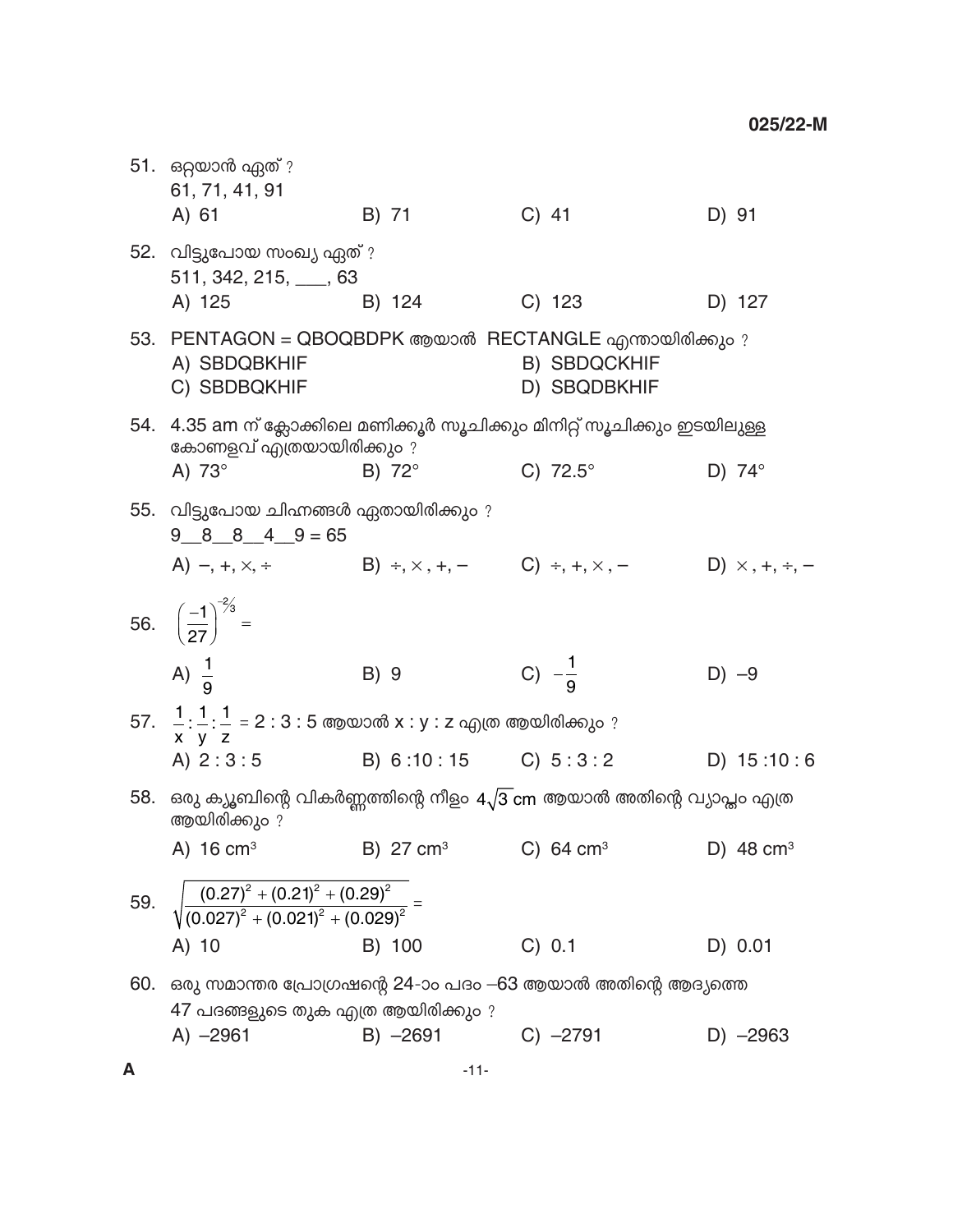|     | 61. Select the antonym of the word "PLAINTIVE".<br>A) Dejected                                                                                                                                                                                                                                                         | B) Delighted                                                   |        | C) Sad                              |      | D) Doleful   |
|-----|------------------------------------------------------------------------------------------------------------------------------------------------------------------------------------------------------------------------------------------------------------------------------------------------------------------------|----------------------------------------------------------------|--------|-------------------------------------|------|--------------|
|     | 62. Pick the synonym of 'DILIGENCE' from the options given below.<br>A) Negligence                                                                                                                                                                                                                                     | B) Indolence                                                   |        | C) Assiduity                        |      | D) Idleness  |
|     | 63. Identify the part of speech of the underlined portion of the sentence given<br>below<br>I will die before I yield.<br>A) adverb                                                                                                                                                                                    | B) adverb phrase C) adverb clause                              |        |                                     |      | D) adjective |
|     | 64. Spot the error in the following sentence.<br>100 rupees/<br>(1)<br>(2)<br>$A)$ 1                                                                                                                                                                                                                                   | are not $a/$ big sum of money/ for the students<br>(3)<br>B) 2 | $C)$ 3 | (4)                                 | D) 4 |              |
| 65. | Pick the indirect form of the sentence given below from the options<br>Ram said to his brother, "where are you going?"<br>A) Ram asked his brother where he was going<br>B) Ram said to his brother where was he going<br>C) Ram asked his brother where were he going<br>D) Ram asked his brother where are you going |                                                                |        |                                     |      |              |
| 66. | Pick the passive form of the sentence given below from the options<br>They were beating the boy.<br>A) The boy was being beaten by them<br>B) The boy were being beaten by them<br>C) The boy was beaten by them<br>D) None of the above                                                                               |                                                                |        |                                     |      |              |
|     | 67. Pick the plural form of the word "INDEX".<br>A) Index                                                                                                                                                                                                                                                              | B) Indexes                                                     |        | C) Indexs                           |      | D) Indecces  |
|     | 68. Let's meet _____________ the theatre.<br>A) At                                                                                                                                                                                                                                                                     | B) In                                                          |        | C) Upon                             |      | D) On        |
| 69. | means "to examine one's on thoughts and feelings".<br>A) Recollection B) Introspection C) Speculation D) Recounting                                                                                                                                                                                                    |                                                                |        |                                     |      |              |
|     | 70. His face was ________ after the street fight.<br>A) Black balled<br>C) Alpha and Omega                                                                                                                                                                                                                             |                                                                |        | B) Black and Blue<br>D) Browned off |      |              |
| A   |                                                                                                                                                                                                                                                                                                                        | $-12-$                                                         |        |                                     |      |              |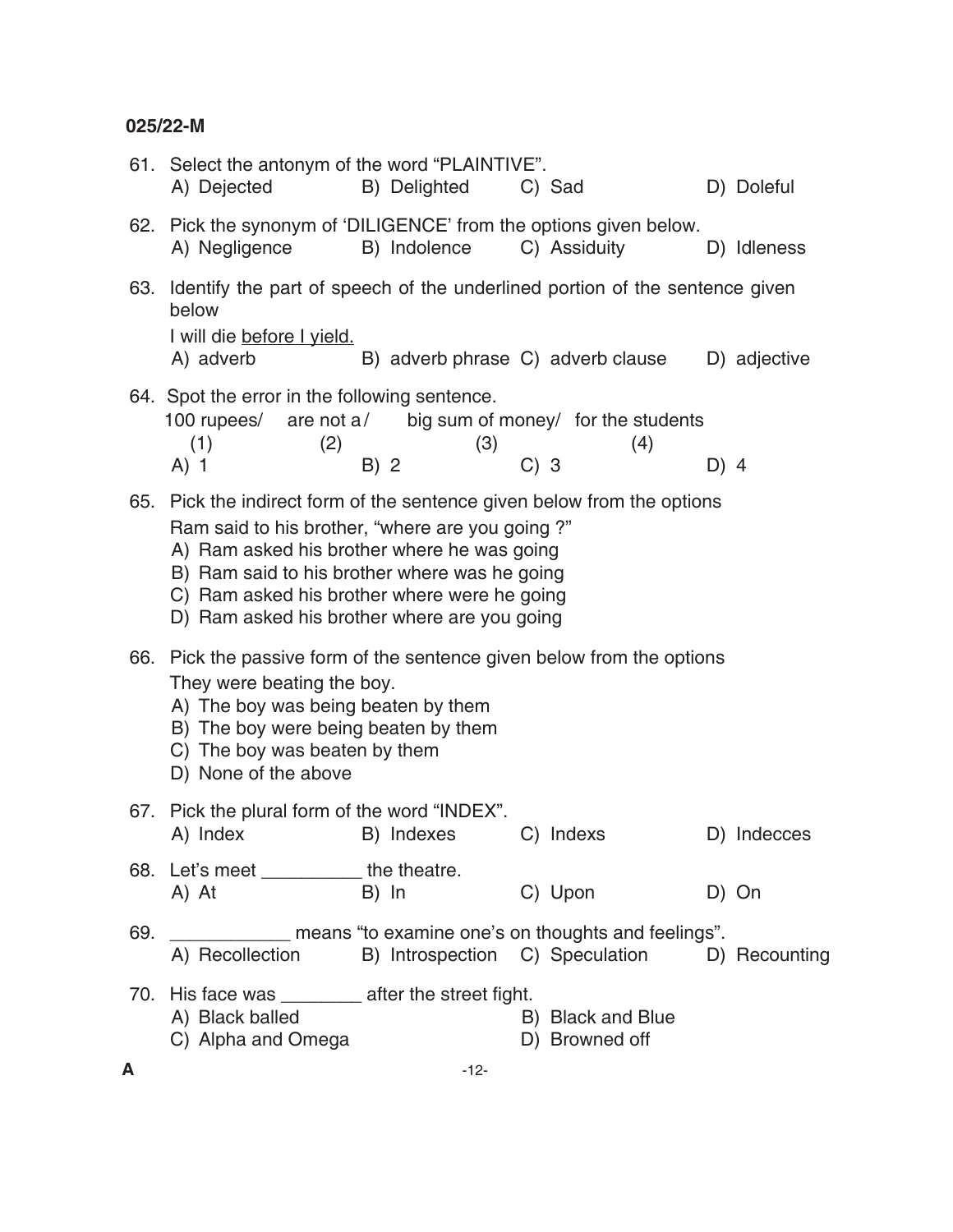|     | 71. 'ഇരുട്ടത്ത് കണ്ണ് കാണാൻ പ്രയാസമാണ് ' എന്ന വാക്യത്തിന്റെ ശരിയായ രൂപം<br>താഴെക്കൊടുക്കുന്നവയിൽ നിന്നും തിരഞ്ഞെടുക്കുക.<br>i) കണ്ണുകാണാൻ ഇരുട്ടത്ത് പ്രയാസമാണ്.<br>ii) ഇരുട്ടത്ത് കാണാൻ പ്രയാസമാണ്.<br>iii) ഇരുട്ടത്ത് പ്രയാസമാണ് കണ്ണുകാണാൻ<br>iv) പ്രയാസമാണ് ഇരുട്ടത്ത് കാണാൻ |  |                               |  |                                                                                   |  |                              |
|-----|----------------------------------------------------------------------------------------------------------------------------------------------------------------------------------------------------------------------------------------------------------------------------------|--|-------------------------------|--|-----------------------------------------------------------------------------------|--|------------------------------|
|     | A) ഒന്ന്                                                                                                                                                                                                                                                                         |  | B) മൂന്ന്                     |  | $C)$ $\omega$ $\omega$                                                            |  | $D)$ നാല്                    |
|     | 72. ശരിയായ പദം തിരഞ്ഞെടുക്കുക.<br>i) സ്വച്ഛന്തം<br>A) മൂന്ന്                                                                                                                                                                                                                     |  | ii) സ്വച്ഛന്ദം<br>$B)$ നാല്   |  | iii) സ്വച്ചന്തം<br>$C)$ $\omega$                                                  |  | iv) സ്വച്ചന്ദം<br>$D)$ രണ്ട് |
|     | 73.   രക്തത്തിന്റെ പര്യായമല്ലാത്ത വാക്കുകളാണ്.<br>i) രുധിരം<br>A) രണ്ടും നാലും<br>$\mathsf{C}$ ) രണ്ടും മൂന്നും                                                                                                                                                                  |  | ii) പിണം                      |  | iii) ബധിരം<br>B) ഒന്നും രണ്ടും<br>D) ഒന്നും മൂന്നും                               |  | iv) നിണം                     |
|     | 74. 'ഊട്ടിന് മുൻപും ചൂട്ടിനു പിറകും' എന്ന ശൈലി കൊണ്ട് അർത്ഥമാക്കുന്നത്.<br>i) ഭക്ഷണത്തിന്റെ പ്രാധാന്യം.<br>iii) കാര്യം നോക്കി പെരുമാറുക.<br>A) ഒന്ന്                                                                                                                             |  | $B)$ നാല്                     |  | ii) ഭക്ഷണത്തോടുള്ള അത്യാർത്തി.<br>iv) സ്വാർത്ഥതയോടെയുള്ള പെരുമാറ്റം.<br>C) മൂന്ന് |  | $D)$ രണ്ട്                   |
|     | 75. തുലാം + ഇന്റെ ചേർത്തെഴുതിയാൽ<br>i) തുലാമിന്റെ<br>A) ഒന്ന്                                                                                                                                                                                                                    |  | ii) തുലാത്തിന്റെ<br>B) മൂന്ന് |  | iii) തുലാതിന്റെ<br>$C)$ $\omega$ $\omega$                                         |  | iv) തുലാമ്മിന്റെ<br>D) നാല്  |
|     | 76. അപരാധി എന്ന വാക്കിന്റെ സ്ത്രീലിംഗം.<br>A) അപരാധിക                                                                                                                                                                                                                            |  | B) അപരാധിണി                   |  | C) അപരാധിനി                                                                       |  | D) അപരാധക                    |
|     | 77.   പൂജക ബഹുവചന രൂപം കണ്ടുപിടിക്കുക.<br>$A)$ വേടർ<br>C) വൈദ്യർ                                                                                                                                                                                                                 |  |                               |  | B) പണിക്കാർ<br>D) അദ്ധ്യാപകർ                                                      |  |                              |
|     | 78. 'മരക്കൊമ്പ്' പിരിച്ചെഴുതിയാൽ<br>A) മരം + കൊമ്പ്<br>C) മര + ക്കൊമ്പ്                                                                                                                                                                                                          |  |                               |  | B) മര + കൊമ്പ്<br>D) മരത്തിന്റെ + കൊമ്പ്                                          |  |                              |
|     | 79. ശരത്, ചന്ദ്രൻ എന്നീ വാക്കുകൾ ഒറ്റപ്പദമാക്കിയാൽ<br>A) ശരത് ചന്ദ്രൻ<br>C) ശരച്ചന്ദ്രൻ                                                                                                                                                                                          |  |                               |  | B) ശരശ്ചന്ദ്രൻ<br>D) ശരൽചന്ദ്രൻ                                                   |  |                              |
| 80. | താഴെക്കൊടുത്തിരിക്കുന്നവയിൽ 'സ്വാതന്ത്ര്യം' എന്ന പദത്തിന്റെ വിപരീതം.<br>A) അസ്വാതന്ത്ര്യം<br>$C$ ) നിസ്വാതന്ത്ര്യം                                                                                                                                                               |  |                               |  | B) പാരതന്ത്രം<br>D) പാരതന്ത്ര്യം                                                  |  |                              |
| A   |                                                                                                                                                                                                                                                                                  |  | $-13-$                        |  |                                                                                   |  |                              |
|     |                                                                                                                                                                                                                                                                                  |  |                               |  |                                                                                   |  |                              |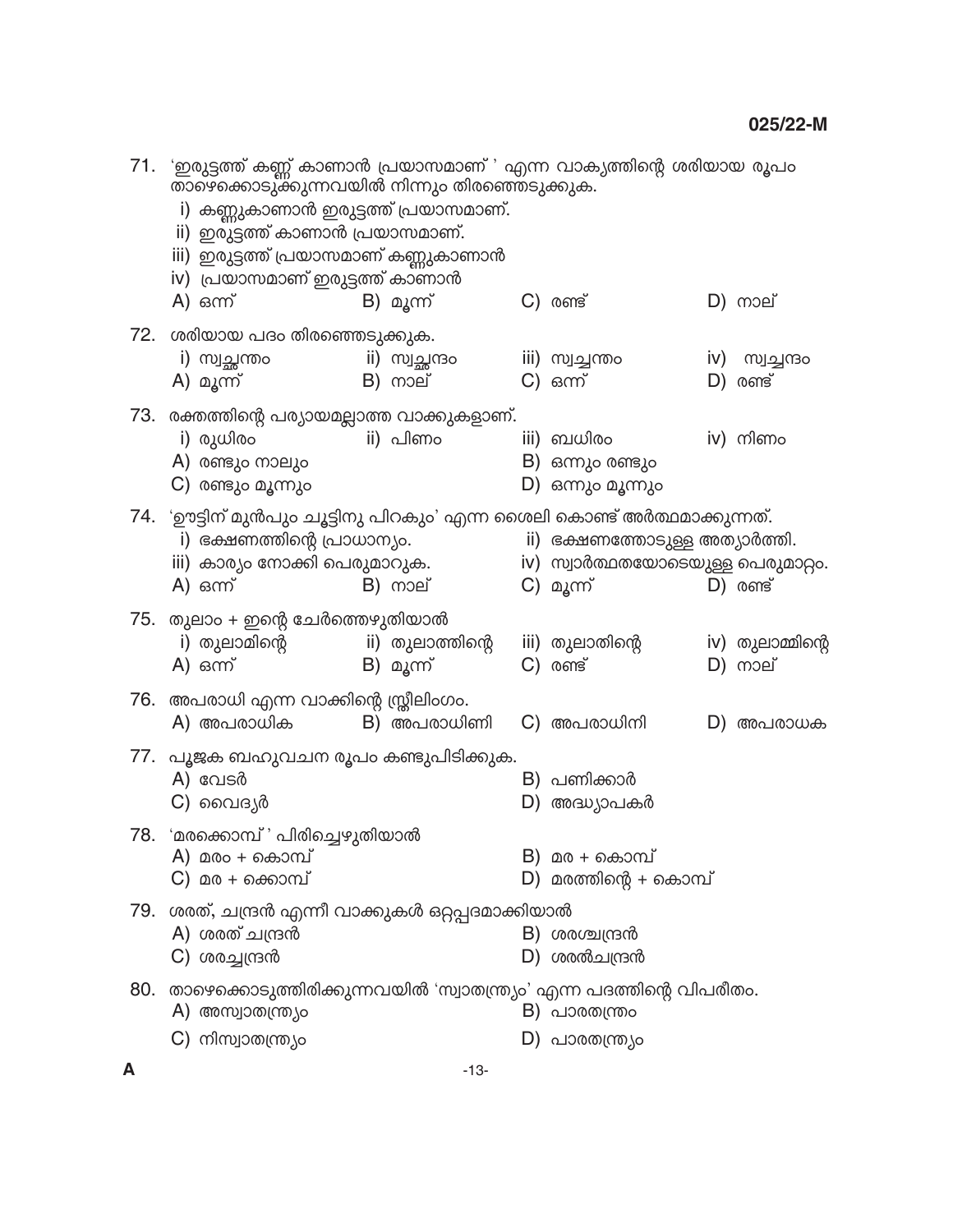|     | 81. അബ്കാരി നിയമത്തിലെ ഏതു വകുപ്പ് പ്രകാരമാണ് കുറ്റകരമായ ഗൂഡാലോചന<br>കുറ്റകൃത്യമാകുന്നത് ?                   |                                                                                                                                                                                                                                                                        |  |                                                                                                                                                                                                                                                       |  |                       |
|-----|--------------------------------------------------------------------------------------------------------------|------------------------------------------------------------------------------------------------------------------------------------------------------------------------------------------------------------------------------------------------------------------------|--|-------------------------------------------------------------------------------------------------------------------------------------------------------------------------------------------------------------------------------------------------------|--|-----------------------|
|     | A) $55 - B$                                                                                                  | $B) 55 - C$                                                                                                                                                                                                                                                            |  | $C) 55 - D$                                                                                                                                                                                                                                           |  | D) $55 - E$           |
| 82. | A) 18                                                                                                        | അബ്കാരി നിയമപ്രകാരം എത്ര വയസ്സ് മുതലുള്ളവർക്കാണ് മദ്യം കൈവശം<br>വെക്കുവാനും, ഉപയോഗിക്കുവാനും അനുവാദമുള്ളത് ?<br>B) 20                                                                                                                                                  |  | $C)$ 25                                                                                                                                                                                                                                               |  | D) 23                 |
| 83. | A) ദുഃഖ വെള്ളി                                                                                               | താഴെ പറയുന്ന ദിവസങ്ങളിൽ ഏതു ദിവസമാണ് അബ്കാരി ആക്ട് പ്രകാരം<br>ഡ്രൈ ഡേ ആയി വിജ്ഞാപ്നം ചെയ്തിട്ടുള്ളത് ?                                                                                                                                                                 |  | B) ശ്രീകൃഷ്ണ ജയന്തി                                                                                                                                                                                                                                   |  |                       |
|     | $C$ ) അംബേദ്കർ ജയന്തി<br>84. രാഴെ പറയുന്നതിൽ എക്സൈ് വക്യുപ്പിൽ ഏത് ഉദ്യോഗസ്ഥനും അതിനും മുകളിൽ                | ഉള്ളവർക്കുമാണ് കള്ളു്ഷാപ്പുകളിൽ പ്രിശോ്ധന നട്ത്തുവാൻ അധികാരമുള്ളത് ?<br>$\overline{{\sf A}}$ )  എക്സൈ ഇൻസ്റ്റെക്ടർ മുതൽ മുകളിൽ<br>B) എക്സൈസ് പ്രിവന്റ്റി്വ് ഓഫീസർ മുതൽ മുകളിൽ<br>$C$ ) എംക്സൈസ് സർക്കിൾ ഇൻസ്റ്റെക്ടർ മുതൽ മുകളിൽ<br>D) സിവിൽ എക്സൈസ് ഓഫീസർ മുതൽ മുകളിൽ |  | D) സ്വാതന്ത്ര്യ ദിനം                                                                                                                                                                                                                                  |  |                       |
| 85. | NDPS നിയമത്തിലെ ഏത് വകുപ്പ് പ്രകാരമാണ് വധ ശിക്ഷ നൽകുന്നത് ?<br>A) 30                                         | $B)$ 31- $\overline{B}$                                                                                                                                                                                                                                                |  | $C)$ 34                                                                                                                                                                                                                                               |  | D) $31 - A$           |
| 86. | A) 20 (b) (ii) (A)                                                                                           | 15 കിലോഗ്രാം കഞ്ചാവ് കൈവശം വെച്ച് കടത്തികൊണ്ടുവന്ന ഒരു വ്യക്തിയ്ക്കെതിരെ<br>NDPS നിയമത്തിലെ ഏത് വകുപ്പുപ്രകാരമാണ് കേസ് രജിസ്റ്റർ ചെയ്യുന്നത് ?<br>B) 20 (b) (ii) (B) C) 20 (a) (i)                                                                                     |  |                                                                                                                                                                                                                                                       |  | D) 20 (b) (ii) (C)    |
| 87. | ലഭിക്കുന്ന സ്റ്റീരിറ്റ് അറിയപ്പെടുന്നത്.<br>A) ഫെനിടിസ്                                                      | ഇന്ത്യൻ സ്റ്റാൻഡേർഡ് സ്പെസിഫിക്കേഷൻ പ്രകാരം റെക്ടിഫൈഡ് സ്റ്റിരിറ്റ് റെക്ടിഫി<br>ക്കേഷനിലൂടെയോ, റി-ഡിസ്റ്റിലൈസേഷനിലൂടെയോ വേർതിരിച്ചെടുക്കുമ്പോൾ<br>B) മാൾട്ട് സ്റ്റിരിറ്റ് C) ന്യൂട്രൽ സ്റ്റിരിറ്റ്                                                                     |  |                                                                                                                                                                                                                                                       |  | D) പ്രൂഫ്സ്റ്റിരിറ്റ് |
| 88. | വ്സ്തുവാണ് ഉപയോഗിക്കുന്നത് ?                                                                                 | സ്നിരിറ്റ് പാനയോഗ്യമല്ലാതെ ആക്കി മാറ്റുവാൻ താഴെ പറയുന്നതിൽ ഏത്                                                                                                                                                                                                         |  |                                                                                                                                                                                                                                                       |  |                       |
|     | A) വോർട്ട്                                                                                                   | B) ക്രൂഡ്പിരിഡിൻ C) സ്പെന്റ് വാഷ്                                                                                                                                                                                                                                      |  |                                                                                                                                                                                                                                                       |  | $D)$ ഇവയെല്ലാം        |
| 89. | ഡിസ്റ്റിലറികളിൽ മദ്യ നിർമ്മാണത്തിനായി ഉപയോഗിക്കുന്ന മോളാസിസുകൾ<br>കടത്തിവിടുന്ന പൈപ്പുകളുടെ നിറം.<br>A) പച്ച | $B)$ നീല                                                                                                                                                                                                                                                               |  |                                                                                                                                                                                                                                                       |  | $D)$ വെള്ള            |
| 90. | ലൈസ്ൻസുകൾ സംബന്ധിച്ച് ശരിയേത് ?                                                                              | താഴെപ്പറയുന്നവയിൽ കേരളത്തിലെ മദ്യവില്പന അനുവദിച്ചുകൊണ്ടുള്ള വിവിധ                                                                                                                                                                                                      |  |                                                                                                                                                                                                                                                       |  |                       |
|     | $A)$ $FL_{4A}$ — ക്ലബ്ബ് ലൈസൻസ്<br>$\mathsf{FL}_6$ — സ്പെഷ്യൽ ലൈസൻസ്                                         | $FL_{q}$ — ബിയർ/വൈൻ പാർലർ ലൈസൻസ്<br>$\mathsf{FL}_{11}$ — വിദേശമദ്യ മൊത്ത വില്പന ലൈസൻസ്                                                                                                                                                                                 |  | $\mathsf{B}$ ) $\mathsf{FL}_{_{4\mathsf{A}}}$ – സ്റ്റെഷ്യൽ ലൈസൻസ്<br>$\mathsf{FL}_\mathsf{s}$ — ക്ലബ്ബ് ലൈസൻസ്<br>$\mathsf{FL}_{\mathsf{q}}-$ ബിയർ/വൈൻ പാർലർ ലൈസൻസ്<br>$\mathsf{FL}_{\mathsf{i}\mathsf{i}}^\mathsf{T}$ വിദേശ മദ്യ മൊത്ത വില്പന ലൈസൻസ് |  |                       |
|     | $\mathsf{C}$ ) $\mathsf{FL}_{\scriptscriptstyle 4A}$ — ക്ലബ്ബ് ലൈസൻസ്<br>$\mathsf{FL}_6-$ സ്പെഷ്യൽ ലൈസൻസ്    |                                                                                                                                                                                                                                                                        |  | $\mathsf{D})\;\; \mathsf{FL}_{\mathsf{4A}}\!\!-$ വിദേശമദ്യ മൊത്ത വില്പന ലൈസൻസ്<br>$\mathsf{FL}_\mathsf{a}^-$ ക്ലബ്ബ് ലൈസൻസ്                                                                                                                           |  |                       |
|     | $FL_{11}$ — ബിയർ/വൈൻ പാർലർ ലൈസൻസ്                                                                            | $\mathsf{FL}_{\mathsf{g}}\!\!-\!\!$ വിദേശ മദ്യ മൊത്ത വില്പന ലൈസൻസ്                                                                                                                                                                                                     |  | $\mathsf{FL}_9$ — സ്പെഷ്യൽ ലൈസൻസ്<br>$\mathsf{FL}_{\mathbf{11}}$ — ബിയർ/വൈൻ പാർലർ ലൈസൻസ്                                                                                                                                                              |  |                       |
| A   |                                                                                                              | -14-                                                                                                                                                                                                                                                                   |  |                                                                                                                                                                                                                                                       |  |                       |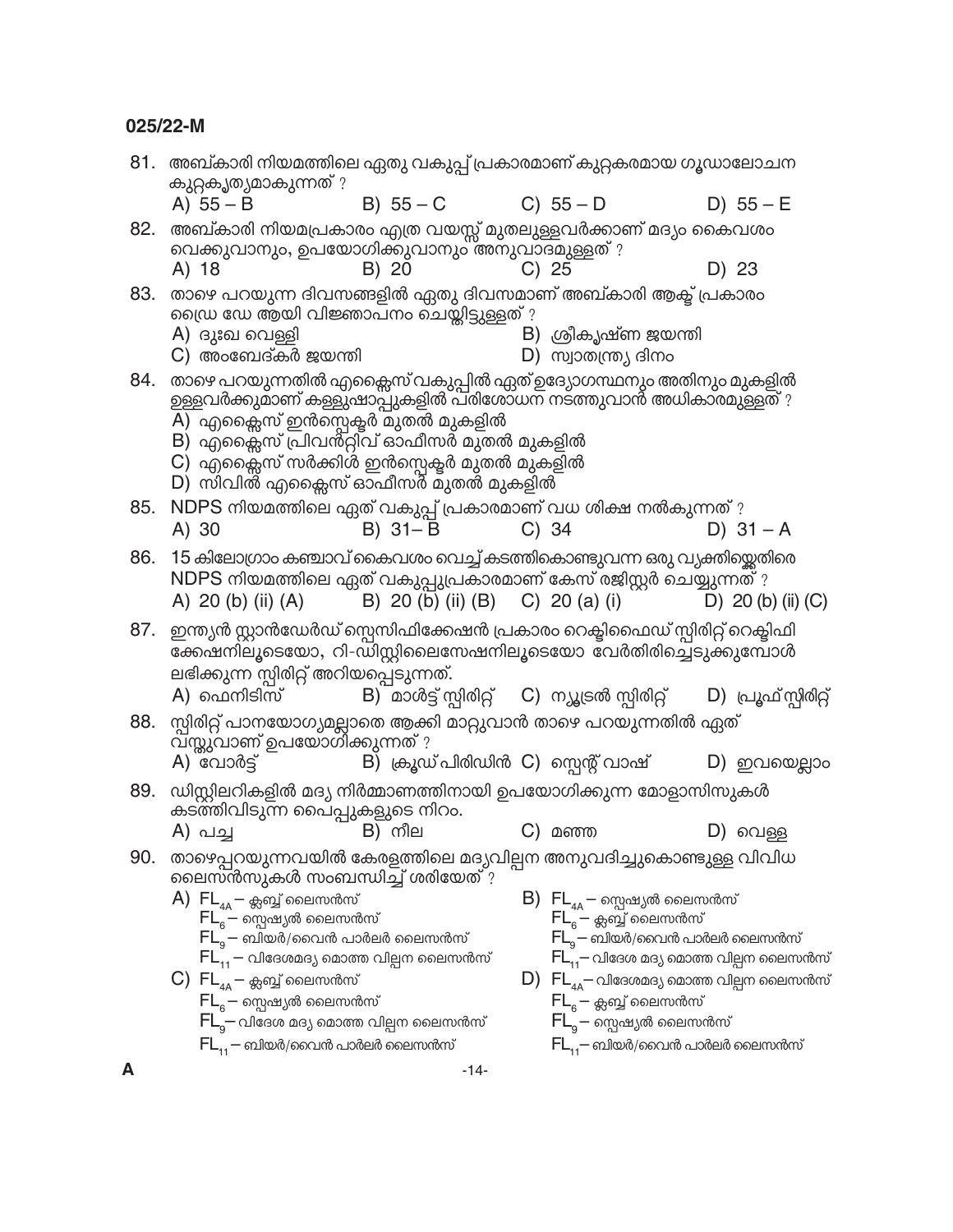| 91.  | കേരളത്തിൽ വിദേശമദ്യ ചില്ലറ വില്പനശാല സ്ഥാപിക്കുന്നതിന് സ്കൂൾ/കോളേജു<br>കളിൽ നിന്നും വേണ്ട കുറഞ്ഞ ദൂര പരിധി.                                                                 |                        |        |                                              |      |                |
|------|-----------------------------------------------------------------------------------------------------------------------------------------------------------------------------|------------------------|--------|----------------------------------------------|------|----------------|
|      | A) 50 meter                                                                                                                                                                 | B) 100 meter           |        | C) 200 meter                                 |      | D) 400 meter   |
| 92.  | താഴെപ്പറയുന്നവയിൽ നിയമം മൂലം കേരളത്തിൽ മദ്യവില്പന നിരോധിച്ചിട്ടില്ലാത്ത<br>ദിവസ്മേത് ?                                                                                      |                        |        |                                              |      |                |
|      | A) ഒക്ടോബർ 2                                                                                                                                                                | B) ജനുവരി 30 C) ജൂൺ 26 |        |                                              |      | D) ആഗസ്റ്റ് 15 |
| 93.  | പൊതുസ്ഥലത്തെ പുകവലി നിരോധിച്ചിരിക്കുന്നത് COTPA ആക്ടിലെ ഏത് വകുപ്പ്<br>പ്രകാരം ?                                                                                            |                        |        |                                              |      |                |
|      | $A)$ 5                                                                                                                                                                      | B) 6                   | $C)$ 4 |                                              | D) 7 |                |
| 94.  | സ്കൂൾ പരിസരത്ത് 100 യാർഡ് ചുറ്റളവിൽ പുകയില ഉത്പന്നങ്ങൾ വില്പന<br>ന്ട്ത്തിയാൽ COTPA ആക്ട് പ്രകാരം ചുമത്താവുന്ന കൂടിയ പിഴ.                                                    |                        |        |                                              |      |                |
|      | A) 500 രൂപ<br>C) 200 രൂപ                                                                                                                                                    |                        |        | B) 1,000 രൂപ<br>D) ഇവയൊന്നുമല്ല              |      |                |
| 95.  | ഇന്ത്യയിൽ വില്പന നടത്തുന്ന പുകയില ഉത്പന്ന പാക്കറ്റിൽ എത്ര ശതമാനം സ്ഥലത്ത്<br>പുകയില ഉത്പന്നം ഉപയോഗിച്ചാൽ ഉണ്ടാകാവുന്ന ഭവിഷ്യത്തുക്കളെക്കുറിച്ച്<br>മുന്നറിയിപ്പ് ഉണ്ടാകണം ? |                        |        |                                              |      |                |
|      | A) 85%                                                                                                                                                                      | B) 70%                 |        | C) 65%                                       |      | D) 50%         |
| 96.  | ആരോഗ്യത്തിന് ഹാനികരമാകുന്ന ലഹരി വസ്തുക്കളുടെ ഉപയോഗം തടയുന്നതിന്<br>നടപടികൾ സ്വീകരിക്കുവാൻ ഭരണഘടനയുടെ എത്രാമത്തെ അനുഛേദത്തിലാണ്<br>(ആർട്ടിക്കിൾ) നിർദ്ദേശിച്ചിരിക്കുന്നത് ?  |                        |        |                                              |      |                |
|      | A) ആർട്ടിക്കിൾ $-51$<br>$C)$ ആർട്ടിക്കിൾ $-47$                                                                                                                              |                        |        | B) ആർട്ടിക്കിൾ $-49$<br>D) ആർട്ടിക്കിൾ $-48$ |      |                |
|      | 97. ലഹരി വിരുദ്ധ കാമ്പയിൻ ''വിമുക്തി'' മിഷന്റെ ഗവേർണിങ്ങ് ബോഡി ചെയർമാൻ                                                                                                      |                        |        |                                              |      |                |
|      | A) മുഖ്യമന്ത്രി<br>C) എക്സൈസ് വകുപ്പ് മന്ത്രി                                                                                                                               |                        |        | B) ഗവർണർ<br>D) ചീഫ് സെക്രട്ടറി               |      |                |
| 98.  | കേരളത്തിൽ മദ്യ ഉപഭോഗം അനുവദിച്ചിരിക്കുന്നത് എത്ര വയസ്സ് മുതലാണ് ?<br>A) 18                                                                                                  | B) 23                  |        | $C)$ 21                                      |      | D) 20          |
| 99.  | ഐ. ടി. ആക്ട്  2000 പ്രകാരം, സൈബർ തീവ്രവാദത്തിനുള്ള പരമാവധി തടവു<br>ശിക്ഷ എത്രയാണ് ?                                                                                         |                        |        |                                              |      |                |
|      | A) ജീവപര്യന്തം തടവ്<br>C) 10 വർഷം തടവ്                                                                                                                                      |                        |        | B) 12 വർഷം തടവ്<br>$D)$ 7 വർഷം തടവ്          |      |                |
| 100. | ഐ. ടി. ആക്ട് 2000, സെക്ഷൻ 77 B പ്രകാരം ______ തടവുശിക്ഷ പ്രതിപാദിച്ചി<br>ട്ടുള്ള കുറ്റങ്ങൾ ജാമ്യം ലഭിയ്ക്കാവുന്നതാണ് (ബെയിലബിൾ).                                            |                        |        |                                              |      |                |
|      | A) 4 വർഷം                                                                                                                                                                   |                        |        | B) 5 വർഷം                                    |      |                |
|      | C) 6 വർഷം                                                                                                                                                                   |                        |        | D) മുകളിൽ പറഞ്ഞതൊന്നുമല്ല                    |      |                |
|      |                                                                                                                                                                             |                        |        |                                              |      |                |

 $\boldsymbol{\mathsf{A}}$